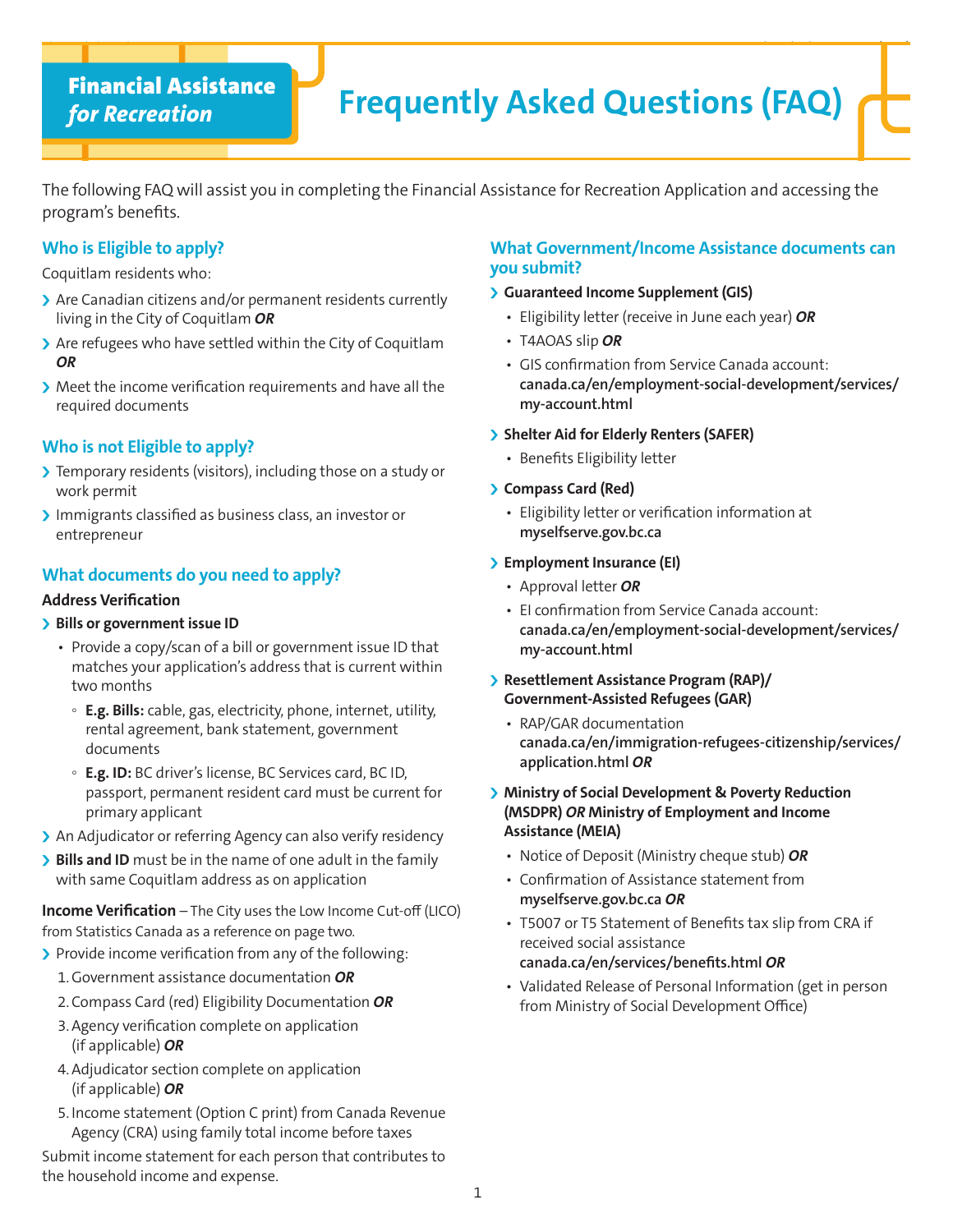# **What should not be included in the application?**

We require documents to verify address and income. For privacy reasons, you can:

- I Keep your originals and submit photocopies/scans
- I Black out or redact information that is not relevant to the FAR application. For examples, if you submit:
	- Driver's License Black out DL number
	- Income Statement Black out Social Insurance (SIN) number
	- Bank Statement Black out account number

## **If I receive Old Age Security (OAS), Canada Pension Plan (CPP), or Long Term Disability (LTD) benefits, what do I submit?**

- $\sum$  Complete this section of the application form (adjudicator signature) *OR*
- **>** Submit copy of Income statement (Option C print) OR
- > Submit copy of Compass Card (Red) eligibility

## **What is an example of an Agency that could verify a Financial Assistance application?**

- > SHARE Family & Community Services Society
- School District 43
- > TriCities Mental Health
- > Fraser Health Authority
- > Community Living BC
- $\sum$  S.U.C.C.E.S.S.
- Immigration Services Society of BC (ISS)
- **Example 2 Adjudicator/agency section can also verify income and residency**

# **How do you use the Low Income Cut-off table (LICO) if you are not receiving government assistance?**

**If** Your **total income** before tax (gross income) must fall within the LICO guidelines listed on the right

# **What is Total Family Income?**

- I Total Family Income means total combined income, before taxes, by all family members in Canada and abroad who contribute to the household income and expenses
- If This includes income from: employment of all types, all investments, pensions, child support payments, foster child support payments, rental revenues, funds in trust, disability benefits, worker's compensation, foreign investments and income and benefits or pension and other financial sources

# **How do I use Income Statement for proof of income?**

Use the Low Income Cut-offs table to determine if you qualify. If you do, then you can get proof of income several ways:

- **If Online:** Get a proof of income statement right away from the Canada Revenue Services Agency website in 'My Account'
- **S** Order through MyCRA web app
- i **By mail: Phone 1-800-267-6999**
	- Automated line is always open and a statement will be mailed
	- To verify your identity before you call you'll need:
		- Social Insurance Number
		- Full name and date of birth
		- Your complete address
		- Line 15000 from your most recent tax assessment
	- This method may take up to 10 days to receive by mail
	- Notice of assessment (NOA), T1 General or T4 statement **CANNOT** be used to replace this document
- I You need to submit Income Statements for all adult members of the family who contribute to the household

#### **Qualifying Income Levels**

| Low Income Cut-offs (LICO) 2019 |               |  |
|---------------------------------|---------------|--|
| <b>Family Size</b>              | Family Income |  |
| 1                               | \$22,759      |  |
| 2                               | \$28,332      |  |
| 3                               | \$34,831      |  |
| 4                               | \$42,290      |  |
| 5                               | \$47,963      |  |
| 6                               | \$54,096      |  |
|                                 | \$60,227      |  |

*Family: One or two adult(s) married or common-law partners and their legal dependents aged 18 and younger.*

Statistics Canada. Table 11-10-0241-01 Low Income Cut-offs (LICOs) before tax by community size (100,000 to 499.999) and family size, in current dollars.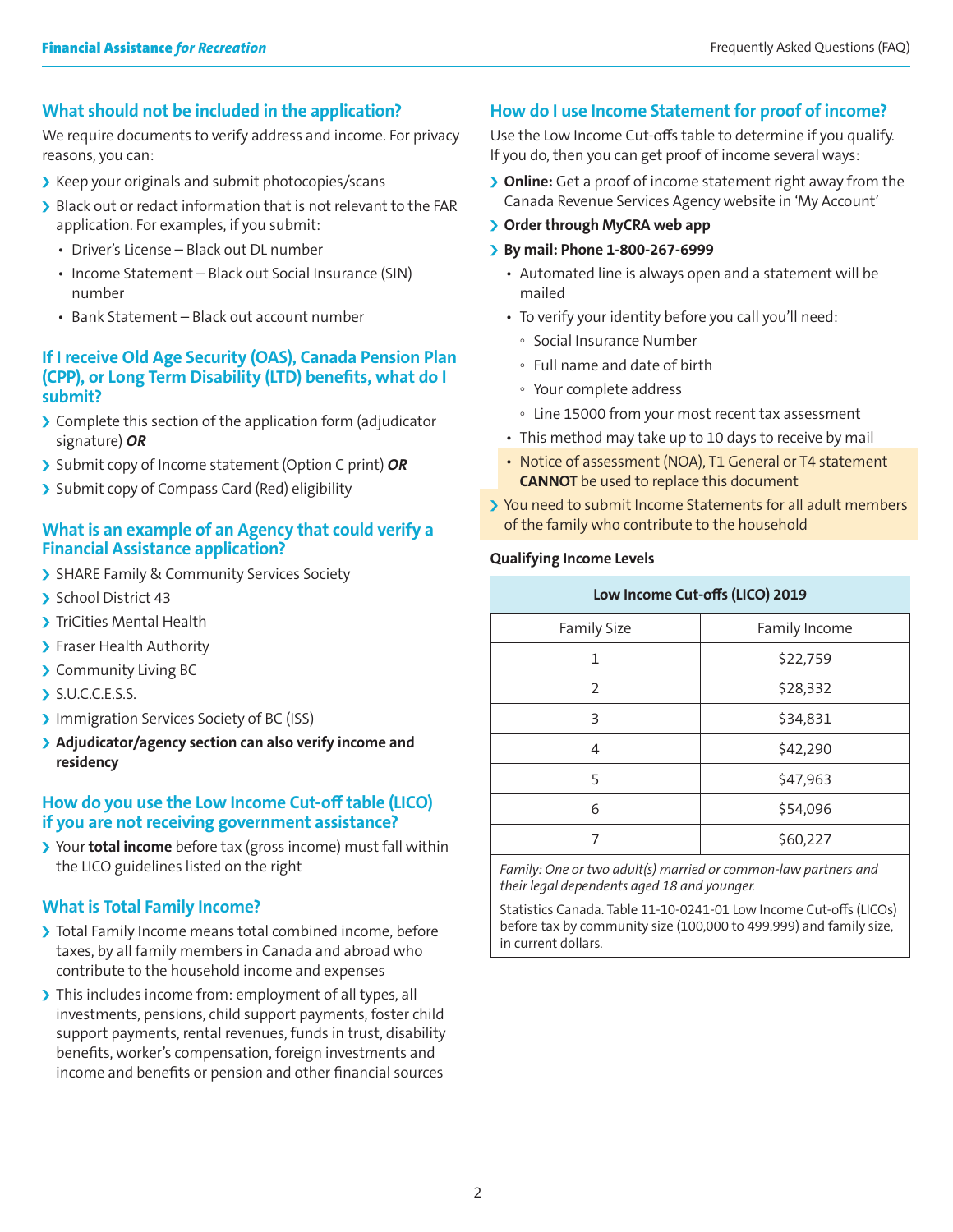# **How do I apply without an Agency contact?**

Coquitlam residents who are not eligible to receive government or income assistance and are not associated with an Agency who still face significant financial hardship, may apply for financial assistance for recreation by completing the application form in conjunction with:

- > An adjudicator OR
- > By using Income Statement (Option C print) from Canada Revenue Agency (CRA) for each person of your family who contribute to the household income and expenses

# **What is an adjudicator?**

An adjudicator is someone you have a professional relationship with; who must be familiar with your financial situation; and sign your application form to verify financial need using the LICO table as a guideline.

An approved adjudicator is a(n):

- > Professional in social work or family services
- $\sum$  Financial case worker
- > School principal or teacher
- > Day Care provider
- **Counsellor**
- > Church clergy/pastor/minister, etc.
- i Accountant *(stamp required/business card or letterhead)*
- $\sum$  Family doctor or dentist—if aware of financial situation *(doctor/dentist stamp is required)*
	- Adjudicator can also verify Coquitlam residency
	- The application form will be returned to the applicant if any adjudicator other than those listed above are used

# **What do I receive?**

- **> 50 free drop-ins plus a \$225 credit for admissions, passes** or programs will be allocated for **365 days** (if apply and qualify)
- $\blacktriangleright$  Applicants currently holding a membership will have their passes/credit transferred to new program starting Fall 2021; credit may be prorated (if applicable), depending on expiry date

# **How soon will my/our application(s) be approved?**

- If Processing time can take up to two weeks, a letter will be sent directly by mail or by email
- > Applicants can also check the status of their application in the PerfectMind registration system
- $\triangleright$  It's the responsibility of the applicant to provide all documents, follow up information may be requested

## **How do I get my 50 free drop-ins pass?**

So to any of our city facilities and have your picture taken and to receive your pass

## **How do I contact Community Services staff if I have any questions?**

- i Email **communityservices@coquitlam.ca**
- i Call **604-927-6076**
- > Register for an information session

# **How can I check to see the status of my application?**

- i Email **communityservices@coquitlam.ca**
- i Call **604-927-4386** or **604-927-6076**
- $\blacktriangleright$  In person at any recreation facility front desk
- > Log on to your PerfectMind account

## **What can I do with my 50 free drop-ins and \$225 credit?**

- I You can visit any Coquitlam recreation facility for:
	- Drop-in swims, skates, fitness centre, etc. and drop-in can be shared with family or friends as long as the pass holder is present
	- \$225 credit cannot be shared between individuals

| \$225 credit may be<br>used for:                                                                           | <b>Not Applicable:</b>                                                               |
|------------------------------------------------------------------------------------------------------------|--------------------------------------------------------------------------------------|
| $\blacktriangleright$ Purchasing more<br>Admissions (single,<br>monthly) for Swimming,<br>Skating, Fitness | <b>★</b> Pro-Shop (goggles, swim<br>caps etc.)<br><b>★</b> Bus Trips at Glen Pine or |
| $\vee$ Skate Rentals                                                                                       | Dogwood Pavilion                                                                     |
| $\triangleright$ Personal Training                                                                         | <b>X</b> Room Rentals<br><b>★</b> Birthday Parties                                   |
| $\triangleright$ Private Lessons                                                                           |                                                                                      |
| $\blacktriangleright$ Registered Programs                                                                  |                                                                                      |
| $\vee$ Manuals                                                                                             |                                                                                      |
| Exam Fees                                                                                                  |                                                                                      |